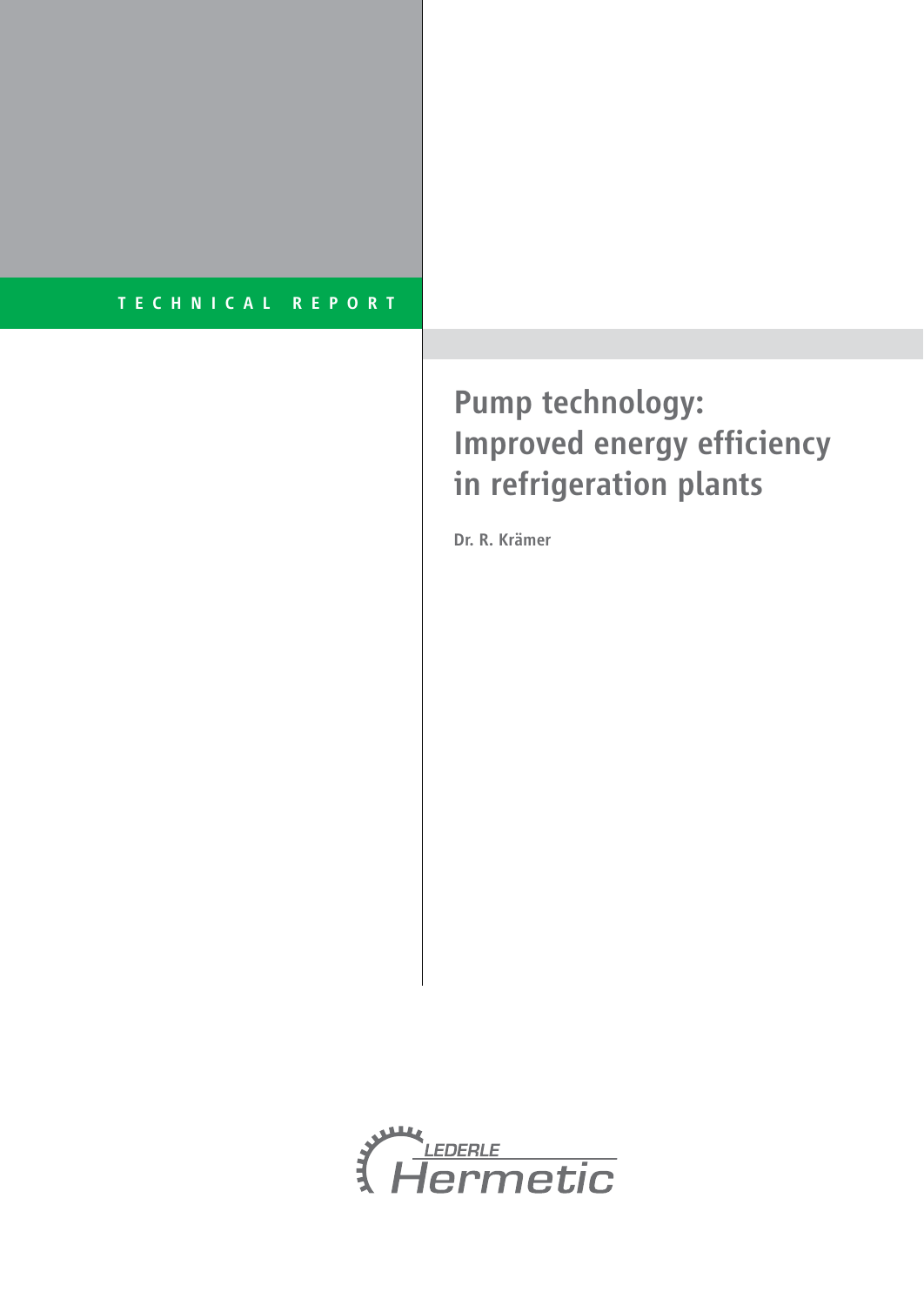Pump technology: Improved energy efficiency in refrigeration plants

Dr. R. Krämer



View of a  $CO<sub>2</sub>$  refrigeration plant with a pump system



Figure 1: Schematic representation of a large refrigeration plant



Figure 2: Diagram of a hermetic refrigerant pump, type CAM

According to the European EDL directive (final energy efficiency and energy services), 9 % energy savings over a nine-year-period – in comparison to a reference period – should be possible through targeted measures. A current topic is energy savings in industrial refrigeration plants taking natural refrigerants such as  $NH<sub>3</sub>$  and CO<sub>2</sub> as a basis. Up to 70 % of the pump energy consumption can be saved if a frequency converter with a ∆p-differential pressure control unit for the pump drive is used instead of a 50 Hz mains operation.

The preferred design for large refrigeration plants today (Figure 1) is a pumping station with forced recirculation of the refrigerant on the low-pressure side. This has several advantages over other systems:

- savings of power due to lower temperature differences with direct vaporisation
- $\blacksquare$  reliable distribution and control of the refrigeration capacity with many evaporators, even ones that are at a distance
- simplification of the pipework and reduction of its dimensions
- $\blacksquare$  improved heat transfer to the evaporators
- concentration of the most important machine units in one room.

Refrigerant pumps must be suitable for pumping refrigerant when it is boiling, be insensitive to cavitation to a great extent, have high operational reliability, and be maintenance-free. Hermetic pumps without shaft sealing allow broad use of refrigerant pumps independent of the refrigerant for the first time.

Figure 2 shows a hermetically sealed refrigerant pump for pumping the liquid cooling medium. The thin-walled stainless steel can serves as a hermetic seal of the pump unit to the outside and protects the winding from the effects of the refrigerant. The motor is liquid cooled. A cooling stream is tapped from the side of the pump that is under pressure to the rotor space, and then fed back into an area of higher pressure after absorbing the motor's dissipated heat through the hollow shaft between the second and third impeller. This prevents vaporisation of the motor cooling stream.

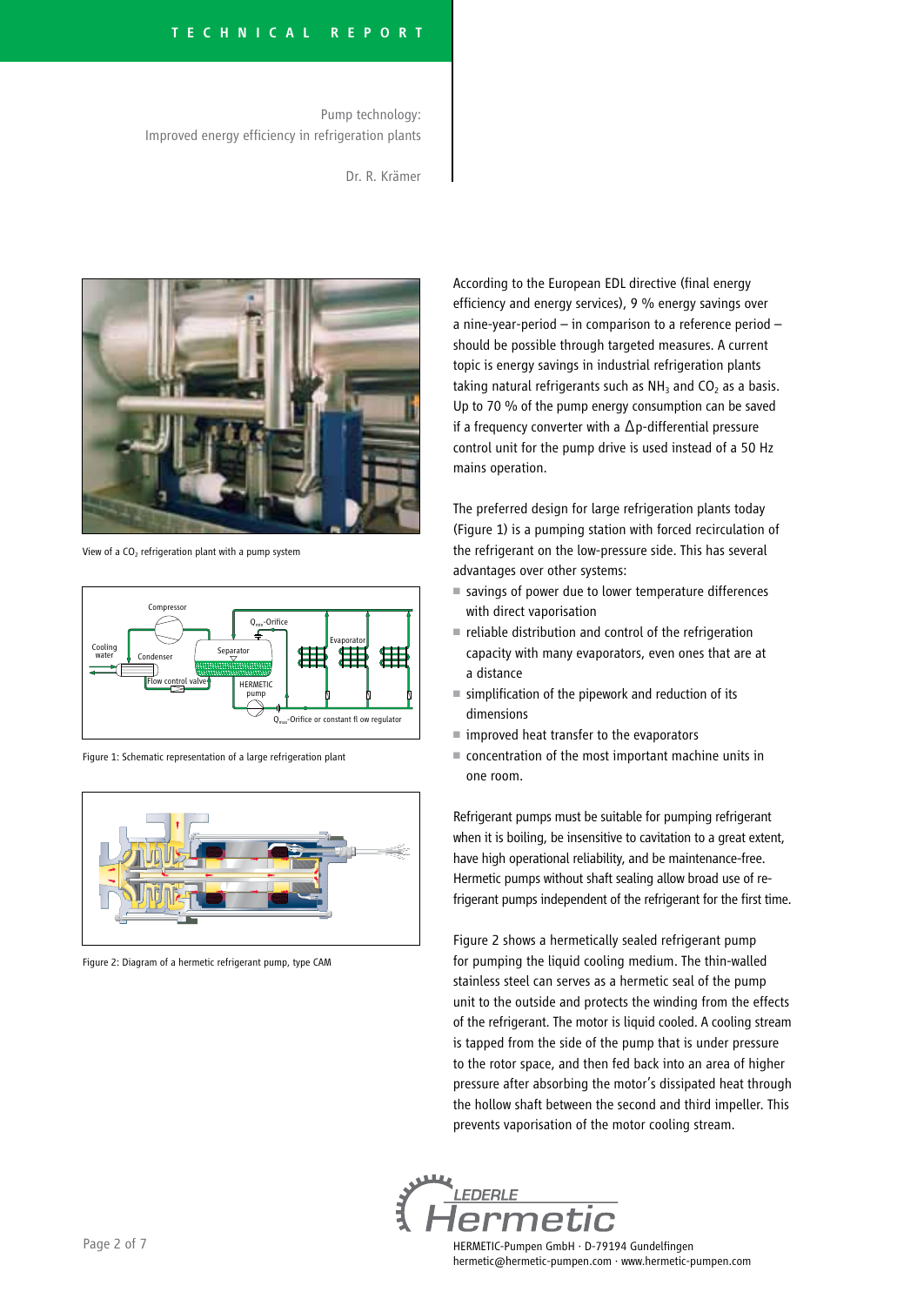Pump technology: Improved energy efficiency in refrigeration plants

Dr. R. Krämer

#### HERMETIC REFRIGERANT PUMPS IN A SUPERMARKET

For some time now, more and more NH<sub>3</sub>/R404 refrigeration plants are being replaced by more environmentally friendly  $CO<sub>2</sub>/R744$  refrigeration plants. They supply the freezers in supermarkets, for example. Due to the resulting high pressure, usually only hermetically sealed refrigerant pumps (pressure stage PN40 or PN64) come into question. The following example describes the use of a refrigerant pump in a supermarket with 60 freezers and an overall length of approx. 180 m. CO<sub>2</sub> /R744 at a temperature of  $-4$  °C is used as a refrigerant. The pump is designed for 12 m<sup>3</sup>/h with a pump head of 26 m. The task was to control the pump in an efficient and energy-saving way with the help of a frequency converter. In the process, the pump was to adjust independently to different refrigeration consumption.

A calculation algorithm was used for the design of the pump, which permitted the conversion of the 50 Hz performance curve to smaller frequencies with the help of the similarity laws:

#### $Q_{\sim}n$ , H $\sim$ n $^2$ 2, P2 $\sim$ n $^2$ 3 as well as NPSH $\sim$ n $^4$ 4/3.

There were hardly any problems with the conversion. Clarifying the following questions was more difficult:

- What restrictions are there as a consequence of the changed heat balance between the pump and motor? The vapour pressure of  $CO<sub>2</sub>$  at  $-4$  °C is still 30 bar.
- What losses does the motor have at low speeds?
- What is the situation with the load rating of the slide bearings?
- Is the motor capacity sufficient even for the maximum refrigeration capacity of the plant?
- $\blacksquare$  How does changing the speed affect  $Q_{min}$  und  $Q_{max}$  and / or the NPSH (Net Positive Suction Head)?

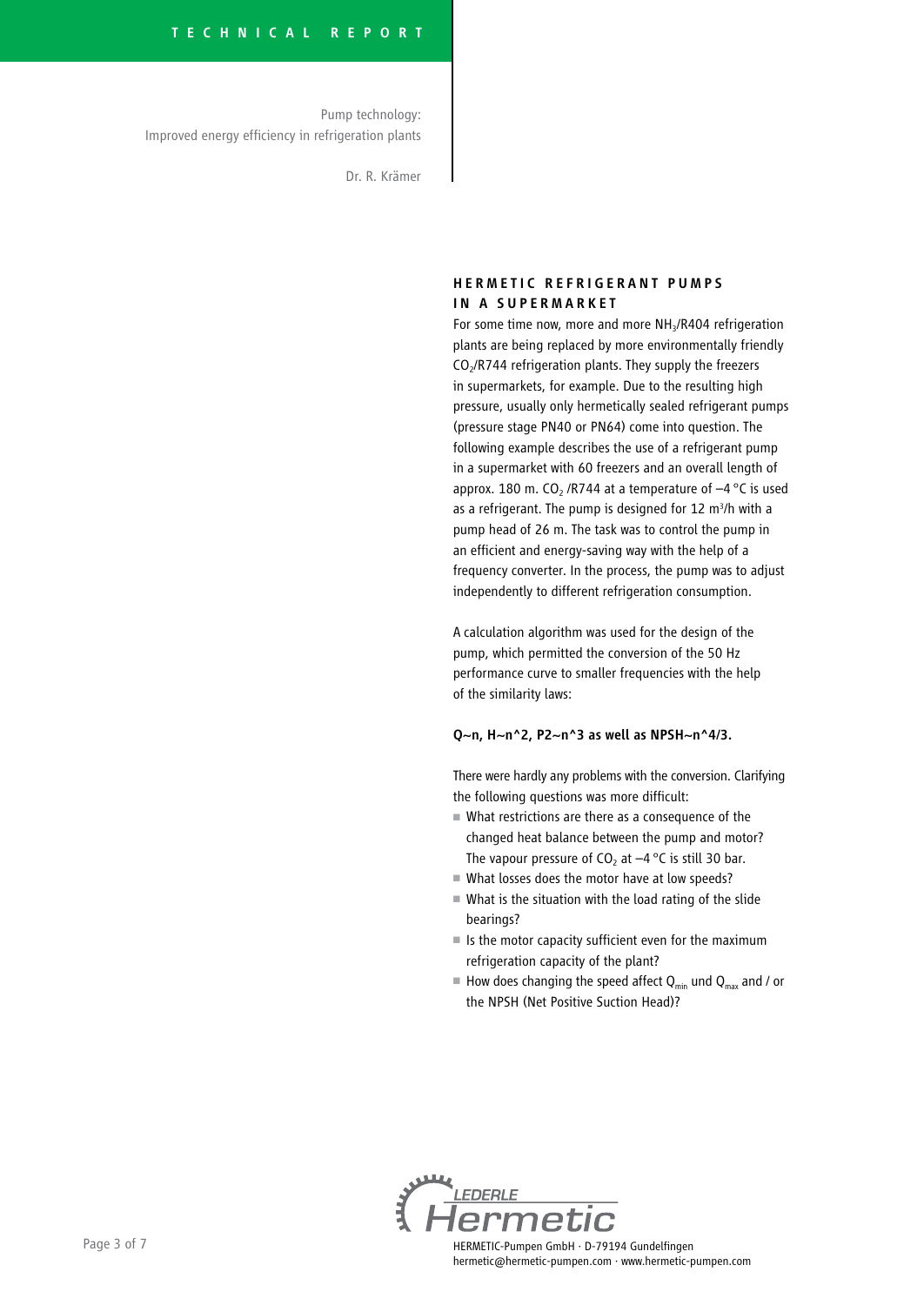Pump technology: Improved energy efficiency in refrigeration plants

Dr. R. Krämer



Figure 3: Characteristic curves, 30-60 Hz

- Top: H-Q characteristic curves with limiting curves to prevent vaporisation of the motor cooling stream (blue) and to prevent cavitation (red) respectively.
- Bottom: P-Q characteristic curves. Equally calculated and measured operating points for Qmin and Qmax, as well as operating points for day and night operation.

By including the speed as a new degree of freedom, the calculation is mathematically more difficult as the problem becomes multidimensional. The pump head H is a 2-dimensional function of Q and f. Likewise, the shaft power P2 is a 2-dimensional function of Q and f. With the help of the calculation algorithm, it is possible to show the pump head H and the shaft power P2 as 2-dimensional cubic spline functions of the variables Q and f. With these spline functions, it was possible to interpolate in any way in the characteristic curve family. Hence, f could be calculated for a stipulated Q and H, or alternatively Q could be calculated from f and H.

A minimum speed of approx. 1800 rpm corresponding to a minimum frequency of 30 Hz resulted from the bearings load rating calculation taking the  $CO<sub>2</sub>$  viscosity into consideration. The 50 Hz characteristic curve of the pump, the equivalent circuit of the motor, as well as the physical properties of CO<sub>2</sub> depending on the temperature were used as input values for the calculation program. In addition, there were specifications for the geometry, the outlet of the motor cooling stream, minimum security S-min against vaporisation of the side stream and a minimum security SS-min = NPSHa – NPSHp (plant pump) against cavitation.

#### OBSERVATION OF THE MOTOR FREQUENCY

The result is the characteristic curve family shown in Figure 3, which also takes the slippage of the motor into consideration. First of all, the heat balance calculation results in a blue limiting curve. This reflects the operating points at which the minimum security S is still 3 m. S is greater than 3 m for all points inside the blue curve. Physically, this means that vaporisation of the motor side stream is not to be expected for all points inside the blue limiting curve. It can be seen that the motor frequency cannot be lowered arbitrarily. The frequency range is limited to approx. 30 Hz by the blue curve. 30 Hz is also the lower limit for the bearings load rating of the slide bearings with  $CO<sub>2</sub>$ .

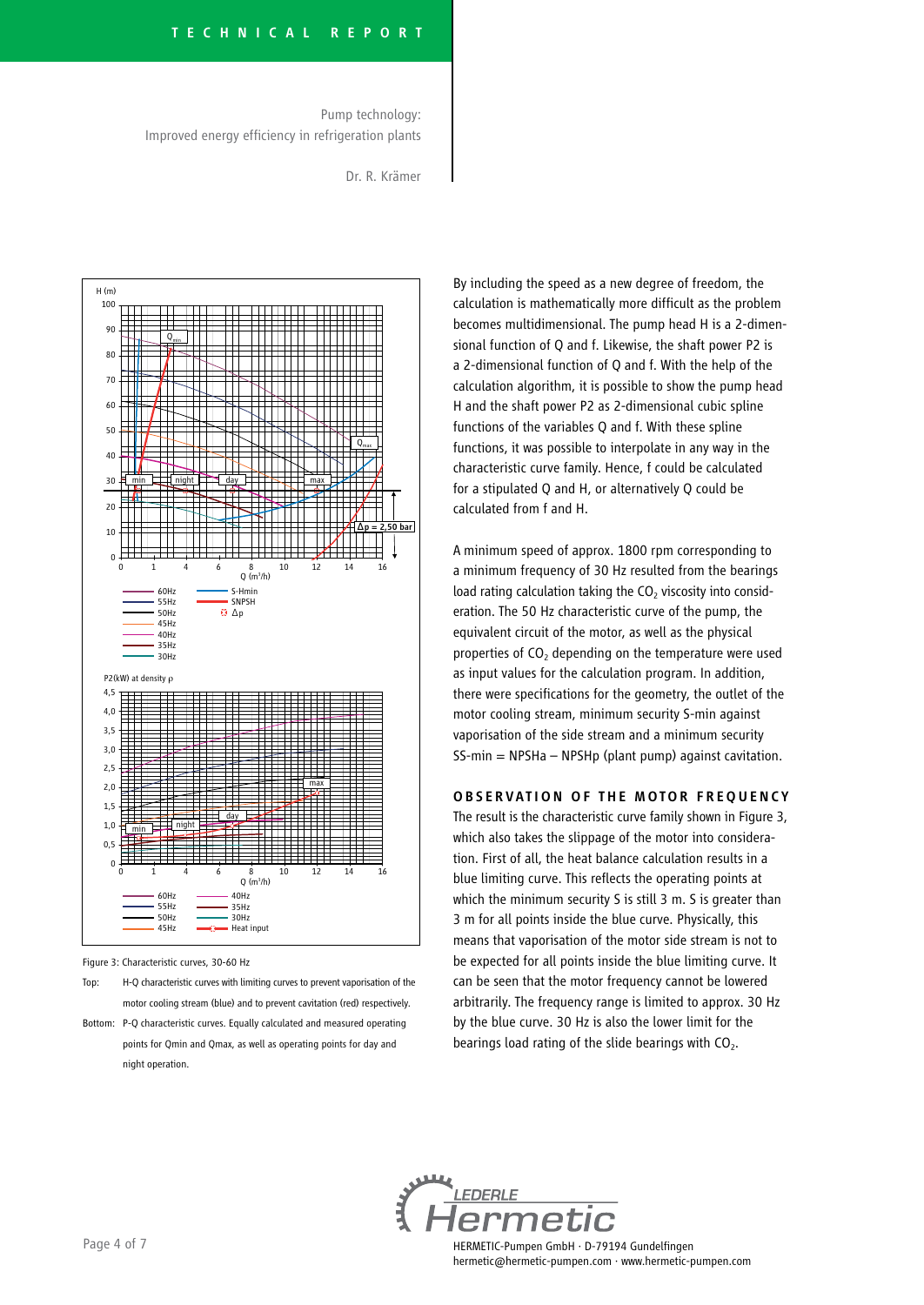Pump technology: Improved energy efficiency in refrigeration plants

Dr. R. Krämer



Figure 4: Differential pressure diagram: DPT differential pressure, TS1 suction-side temperature, TS2 pressure-side temperature, PT pressure on the suction side, ST frequency (at the converter), JT power consumption (at the converter)

A second criterion concerns NPSHa and NPSHr. For small rates of delivery, NPSHr increases again as a consequence of the heat generated in the first impeller. If a minimum clearance SS-min  $= 0.3$  m is required between NPSHa and NPSHr, then this results in the red limiting curve in the chart. The pump is cavitation-free inside the curve. Cavitation is to be expected outside the curve. One can see that the red curve determines the minimum rate of delivery in this case. In contrast, the maximum rate of delivery in the characteristic curve family is defined by the blue curve.

#### ADAPTATION OF THE PUMP TO THE PLANT

Practically, the differential pressure between the suction and pressure flange is used (see differential pressure diagram Figure 4) as a controlled variable for the frequency converter. The converter regulates the frequency in accordance with the required rate of delivery or alternatively the refrigeration capacity so that the differential pressure remains constant across the entire control range. Hence, Q becomes a clear function of the frequency. To save energy, the differential pressure must be set to a setpoint in the lower range of the characteristic curve family (Figure 3). There, the pump energy consumption P2 are proportionally  $\sim$ n<sup>3</sup> smaller. However, in order to allow the largest possible control range, the frequency should not be too low, or alternatively too close to the minimum of the blue curve. In our example, the setpoint was defined as 26.6 m, corresponding to 2.5 bar pressure differential. The minimum rate of delivery is then the result of the intersection of the  $H = 26.6$  m curve and the red curve for  $Q_{min} = 1.07$  m<sup>3</sup>/h at 32.7 Hz. The maximum rate of delivery is the intersection of the  $H = 26.6$  m curve and the right blue curve for 12.0 m<sup>3</sup>/h at 47.3 Hz.

#### 65% ENERGY SAVINGS

The operating points for day and night operation that were actually measured in the plant were on the  $\Delta p = 2.5$  bar lines and are also shown in Figure 3. The operating point during the day was 38.7 Hz / 6.8 m<sup>3</sup>/h and 35.0 Hz / 3.9 m3 /h at night. Thereby, Q nearly changes by factor 2. Both operating points are sufficiently away from  $Q_{min}$  and  $Q_{max}$ . The energy efficiency is obvious. The shaft power at night was only 0.66 kW compared to 1.91 kW at 47.2 Hz.

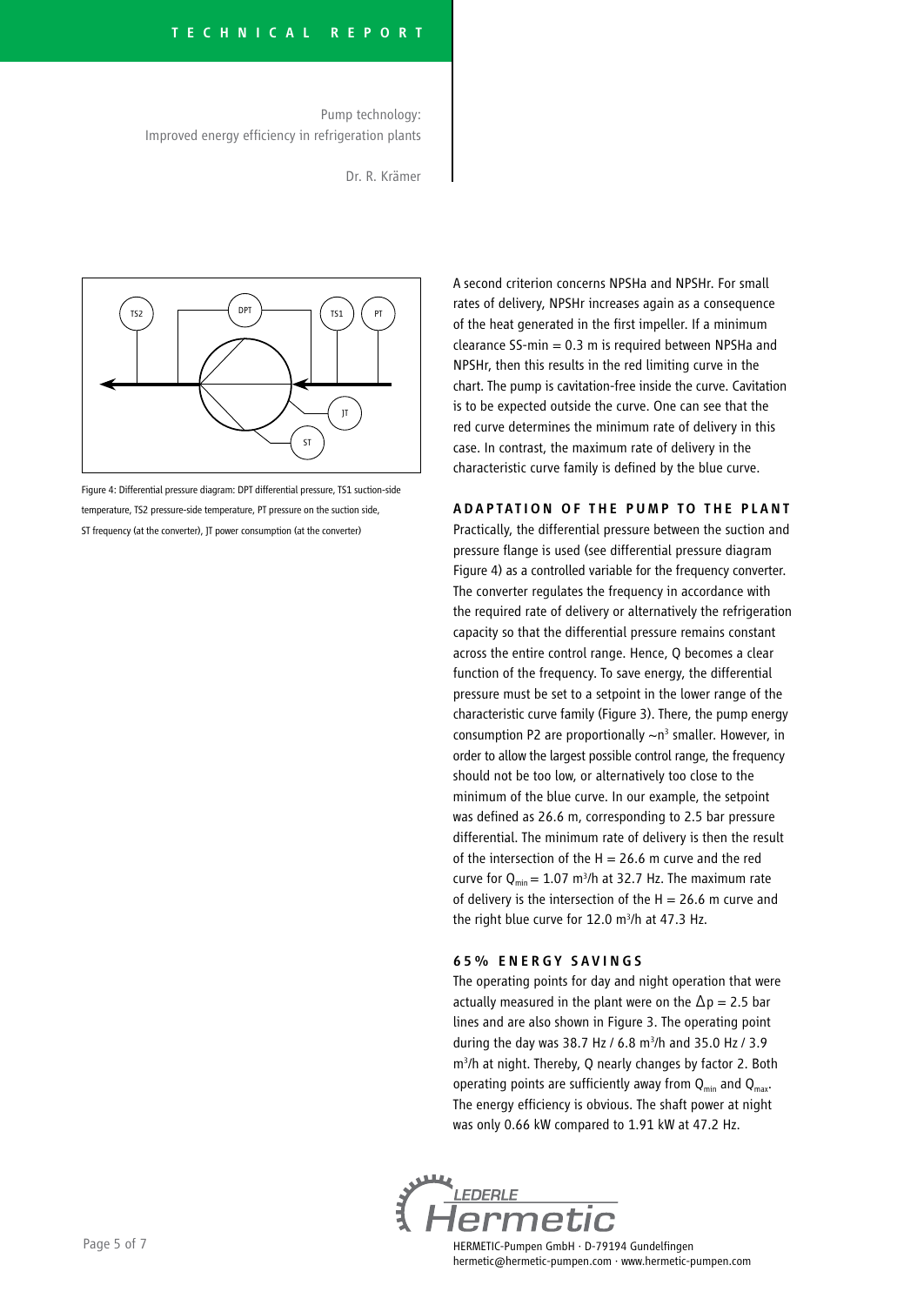Pump technology: Improved energy efficiency in refrigeration plants

Dr. R. Krämer

| <b>Operating Point</b>                      | Min   | <b>Night</b> | Day   | <b>Max</b> |
|---------------------------------------------|-------|--------------|-------|------------|
| Frequency (Hz)                              | 32.70 | 35.00        | 38.70 | 47.20      |
| Rate of delivery (m <sup>3</sup> /h)        | 1.07  | 3.93         | 6.81  | 12.00      |
| Pump head (m)                               | 26.60 | 26.60        | 26.60 | 26.60      |
| NPSH pump (m)                               | 0.11  | 0.16         | 0.32  | 0.78       |
| Pump head reserve above vapour pressure (m) | 4.28  | 9.89         | 8.97  | 3.87       |
| NPSH reserve above NPSH-pump (m)            | 0.64  | 1.25         | 1.14  | 0.69       |
| Motor cooling stream (m <sup>3</sup> /h)    | 0.92  | 0.92         | 0.92  | 0.92       |
| Heating of motor cooling streem (°K)        | 1.53  | 0.94         | 1.03  | 1.58       |
| Efficiency of pump (%)                      | 17.00 | 41.00        | 47.11 | 43.41      |
| Efficiency of motor (%)                     | 58.70 | 64.65        | 68.40 | 71.42      |
| Min. pump head at cooling stream outlet (m) | 18.57 | 18.57        | 18.57 | 18.57      |
| Increase of vapour pressure height (m)      | 14.29 | 8.68         | 9.59  | 14.70      |
| Total heating of the delivery stream (°K)   | 1.00  | 0.31         | 0.23  | 0.25       |
| Power dissipation (kW)                      | 0.67  | 0.75         | 0.99  | 1.85       |
| Current consumption (A)                     | 2.53  | 2.87         | 3.36  | 4.63       |
| Power consumption (kW)                      | 0.74  | 1.03         | 1.46  | 2.68       |
| Shaft power (kW)                            | 0.44  | 0.66         | 1.00  | 1.91       |
| Speed (1/min)                               | 1913  | 2031         | 2226  | 2674       |
| Torque (Nm)                                 | 2.18  | 3.12         | 4.29  | 6.83       |

Chart 1: Calculated numerical values for operating points for min, nights, days, and max



Figure 5: Dependency of the rate of delivery Q ( $m<sup>3</sup>/h$ ) on the converter frequency f (Hz)

This means an energy savings of 65 %. Compared to 50 Hz mains operation, that would be even greater savings, i. e. 70 %. The total heat input into the system is reduced to 0.75 kW at 35 Hz compared to 1.85 kW at 47.2 Hz, which means savings of 59 %, or even 65 % compared to 50 Hz mains operation.

Although the rate of delivery Q cannot be measured directly, it can be simply calculated from the frequency with a constant differential pressure. To do this, form a quadratic regression Q vs. f for the above four operating points thereby obtaining the functional connection.

#### $Q (m^3/h) = -61.596 + 2.74 * f - 0.025 * f^2$

This equation only applies for a differential pressure of 2.5 bar. It can be used to calculate the rate of delivery from the measured frequency, and can possibly be shown directly on the converter or tapped externally. Hence, trouble-free pump operation is ensured for the following parameters and within the following operating limits:

- Differential pressure: 2.5 bar
- Rate of delivery Q (m<sup>3</sup>/h): 1.1-12.0 m<sup>3</sup>/h
- Converter frequency f (Hz): 32.7-47.2 Hz
- Pump speed n (rpm): 1913-2674 rpm

Under these conditions, there is sufficient pump head reserve (S >3 m) compared to vaporisation of the motor cooling stream. Likewise, there is sufficient NPSH reserve (S >3 m) to exclude cavitation of the suction side of the pump. The pump speeds are also sufficient to ensure the bearings load rating of the slide bearings. The Max operating point corresponds to the intersection point of the blue curve with the ∆p lines according to Figure 3, thereby giving the condition of maximum refrigeration capacity of the plant. Mathematically, this results in the numerical values for this operating point that are given in chart 1 under the Max operating point. This also corresponds to the design data of the pump.